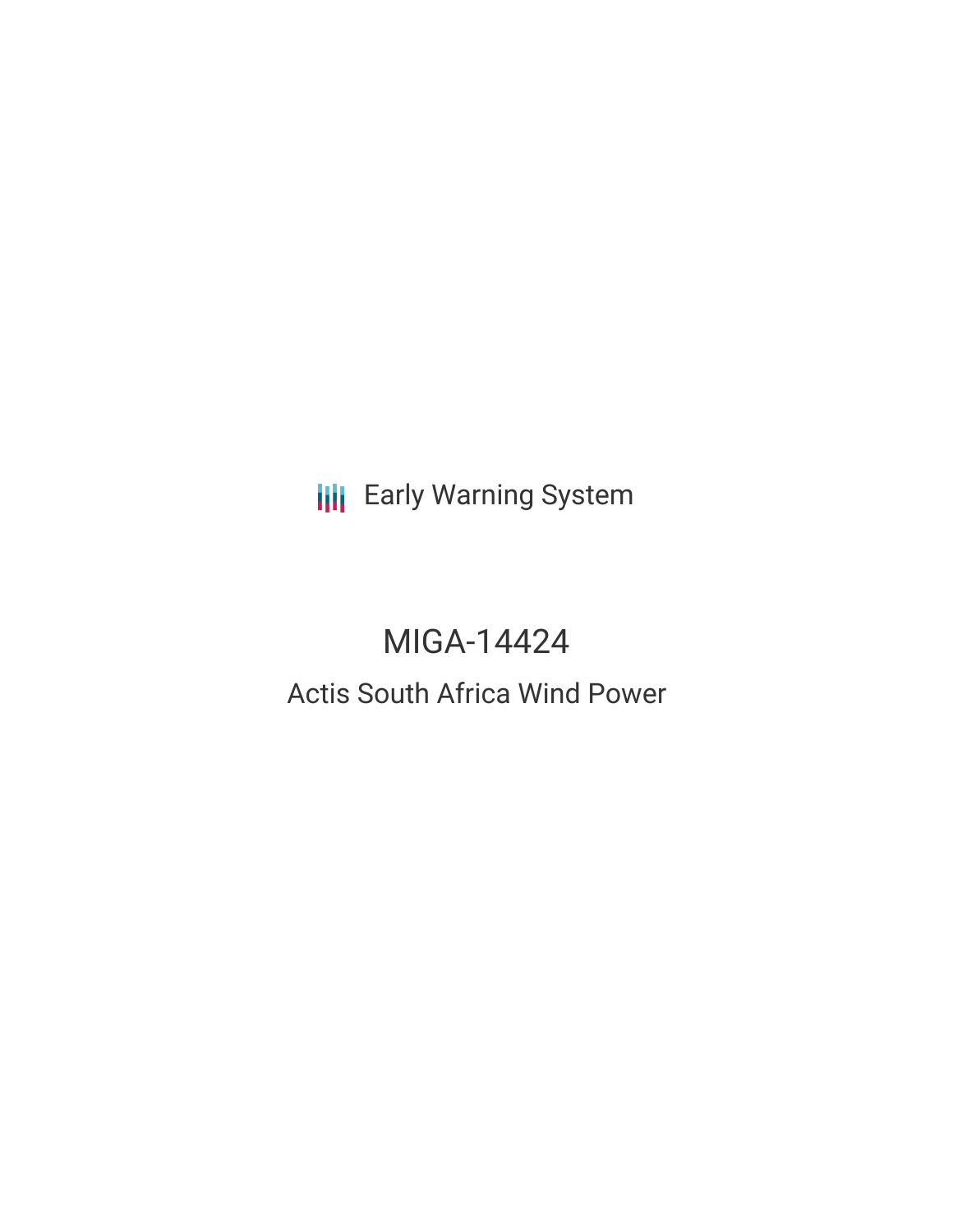

## **Quick Facts**

| <b>Countries</b>               | South Africa                                    |
|--------------------------------|-------------------------------------------------|
| <b>Financial Institutions</b>  | Multilateral Investment Guarantee Agency (MIGA) |
| <b>Status</b>                  | Approved                                        |
| <b>Bank Risk Rating</b>        | А                                               |
| <b>Voting Date</b>             | 2019-11-07                                      |
| <b>Borrower</b>                | Okavango Biology Mauritius Limited              |
| <b>Sectors</b>                 | Energy                                          |
| <b>Investment Type(s)</b>      | Guarantee                                       |
| <b>Investment Amount (USD)</b> | $$45.60$ million                                |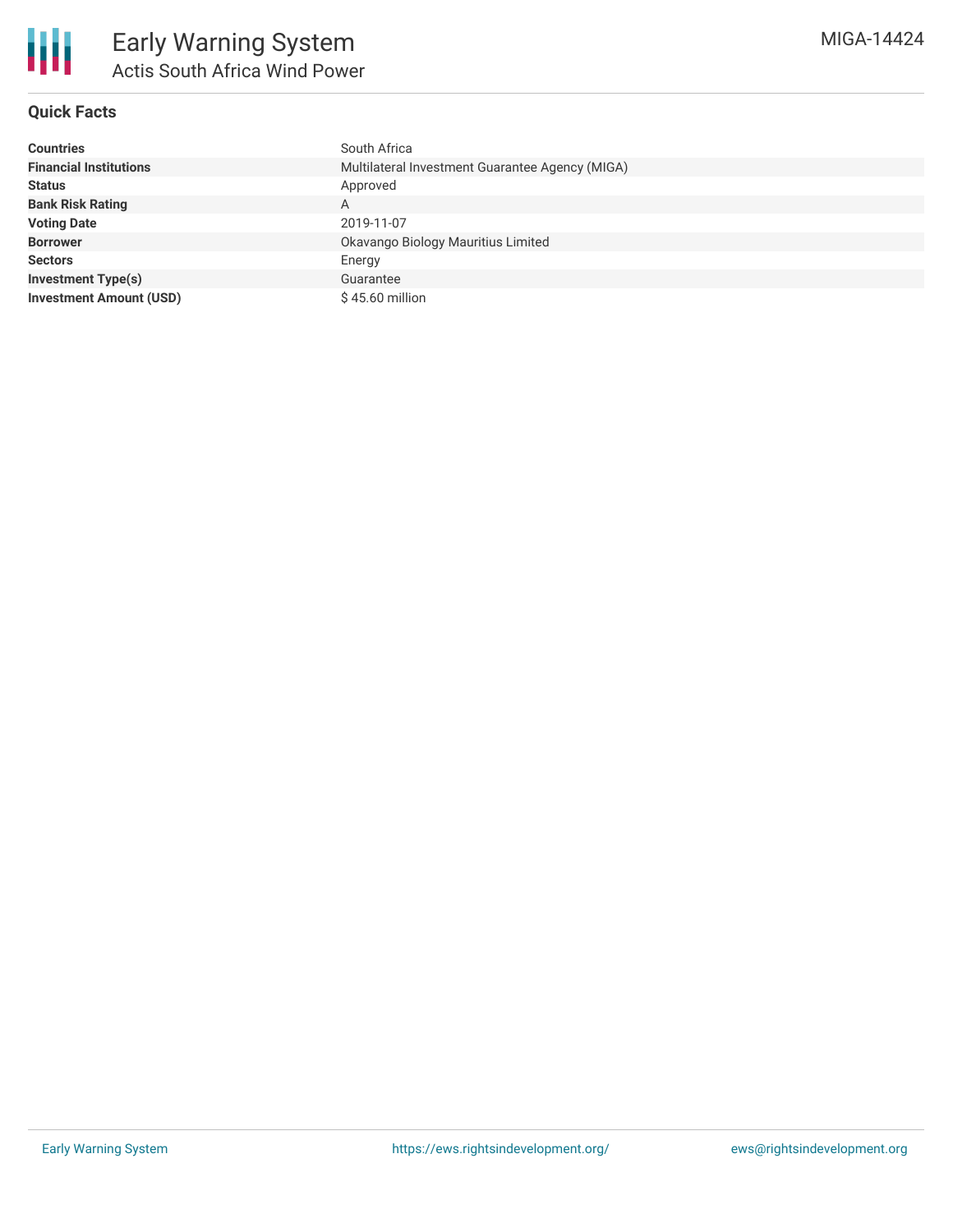

#### **Project Description**

According to bank provided information, on December 19, 2019, the Multilateral Investment Guarantee Agency issued guarantees that will support the development, construction, operation, and maintenance of the Golden Valley and Excelsior wind power plants in the Republic of South Africa.

The guarantees issued to Okavango Biology Luxembourg S.a.r.l, a wholly-owned subsidiary of the Actis Energy 4 LP Fund (AE4) (a private equity fund controlled by Actis of the United Kingdom), and totaling US\$45.6 million, will cover 90 percent of the equity and quasi-equity/shareholder loan investments in the Project against the risks of Breach of Contract, Expropriation, Transfer Restriction & Currency Inconvertibility, and War & Civil Disturbance for a period of up to 15 years.

The Project consists of two wind energy generating facilities with combined total installed capacity of 156 megawatts (MW) located in the Eastern Cape (Golden Valley) and Western Cape (Excelsior) Provinces of South Africa. Golden Valley is located in the Blue Crane Route Municipality in Eastern Cape near the towns of Cookhouse and Bedford. The Cookhouse area has been defined as one of the Renewable Energy Development Zones in South Africa. Golden Valley will be connected to the grid via a 7 kilometres transmission line. Excelsior is located approximately 30 kilometres southwest of Swellendam in the Overberg region of Western Cape and is connected to the grid via a 13 kilometre transmission line. The Project was awarded through Round 4 of the South African Renewable Energy Independent Power Producers Procurement Program ( REIPPP). Once operational, the electricity generated from the plants will be sold to Eskom Holdings SOC Ltd, the state-owned public utility in South Africa, under 20-year Power Purchase Agreements (PPAs).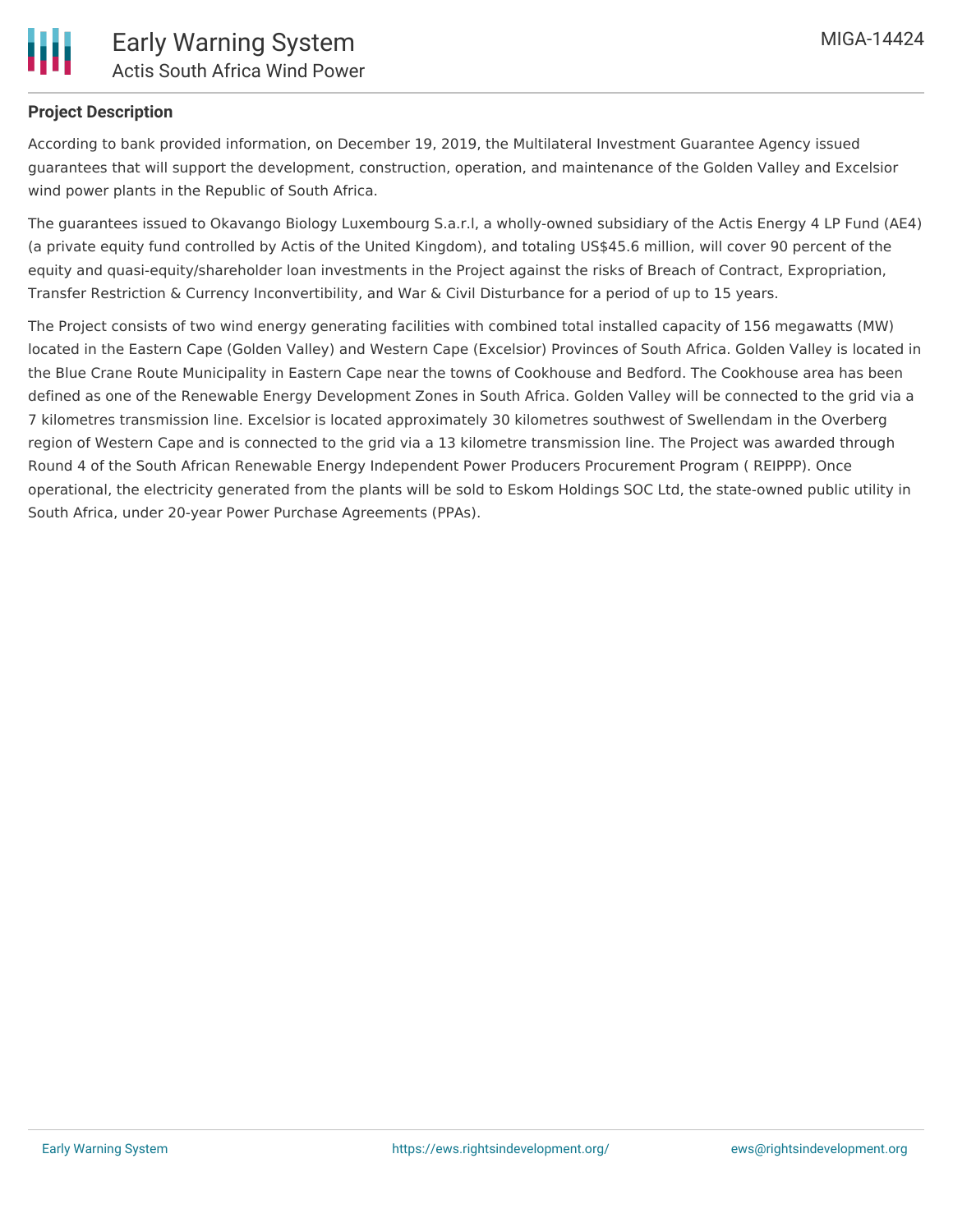# **Investment Description**

Multilateral Investment Guarantee Agency (MIGA)

# **Financial Intermediary**

Financial Intermediary: A commercial bank or financial institution that receives funds from a development bank. A financial intermediary then lends these funds to their clients (private actors) in the form of loans, bonds, guarantees and equity shares. Financial intermediaries include insurance, pension and equity funds. The direct financial relationship is between the development bank and the financial intermediary.

[Actis](file:///actor/218/) LLP (Financial Intermediary)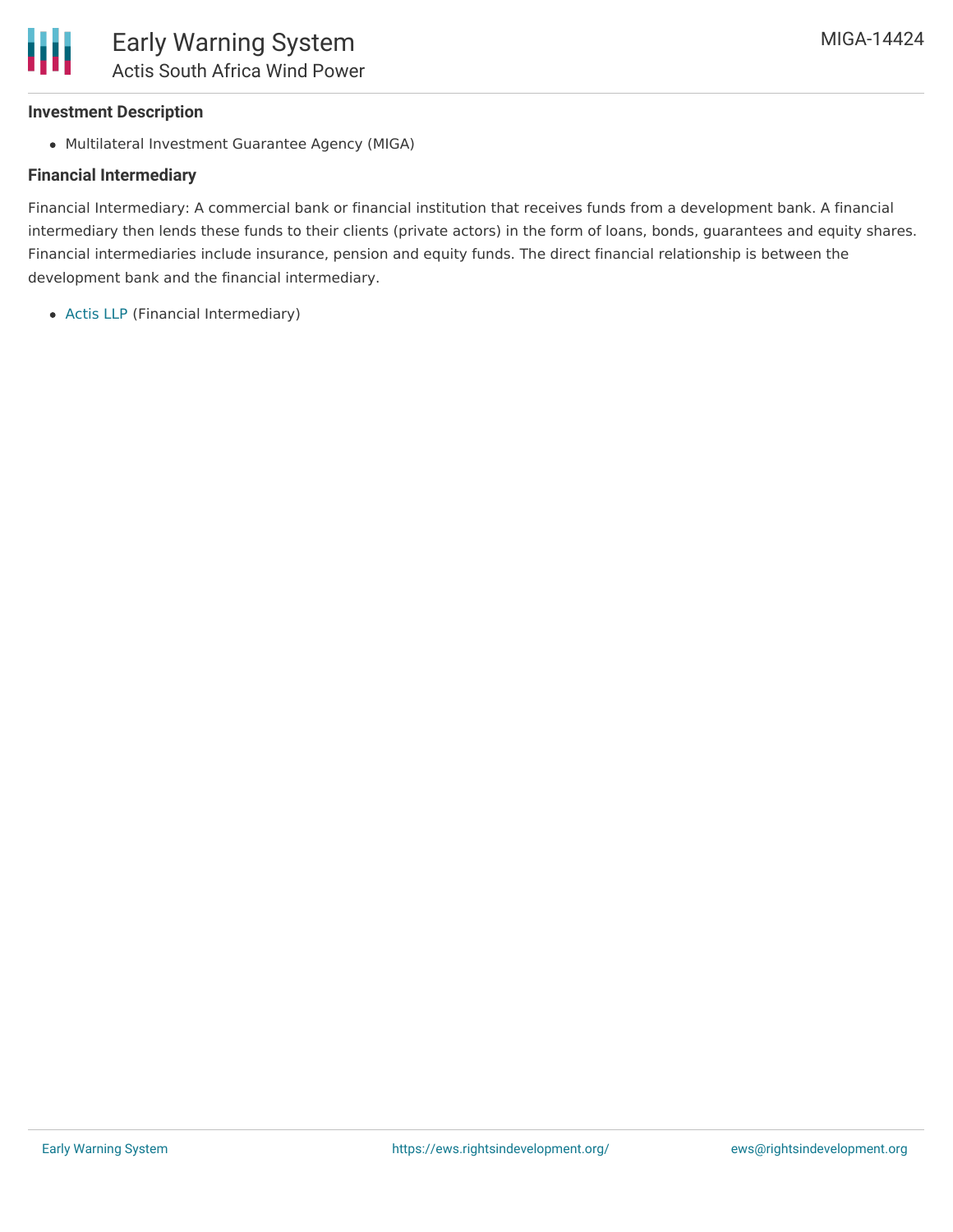

| <b>Private Actor 1</b> | <b>Private Actor</b><br>1 Role | <b>Private Actor</b><br>l Sector | <b>Relation</b>          | <b>Private Actor 2</b> | <b>Private Actor</b><br>2 Role | <b>Private Actor</b><br>2 Sector |
|------------------------|--------------------------------|----------------------------------|--------------------------|------------------------|--------------------------------|----------------------------------|
|                        | -                              | $\overline{\phantom{a}}$         | $\overline{\phantom{0}}$ | Actis Energy 4 LP      | Parent Company                 | $\overline{\phantom{a}}$         |
|                        |                                |                                  | $\overline{\phantom{a}}$ | Eskom Holdings SOC Ltd | <b>Buyer</b>                   | -                                |